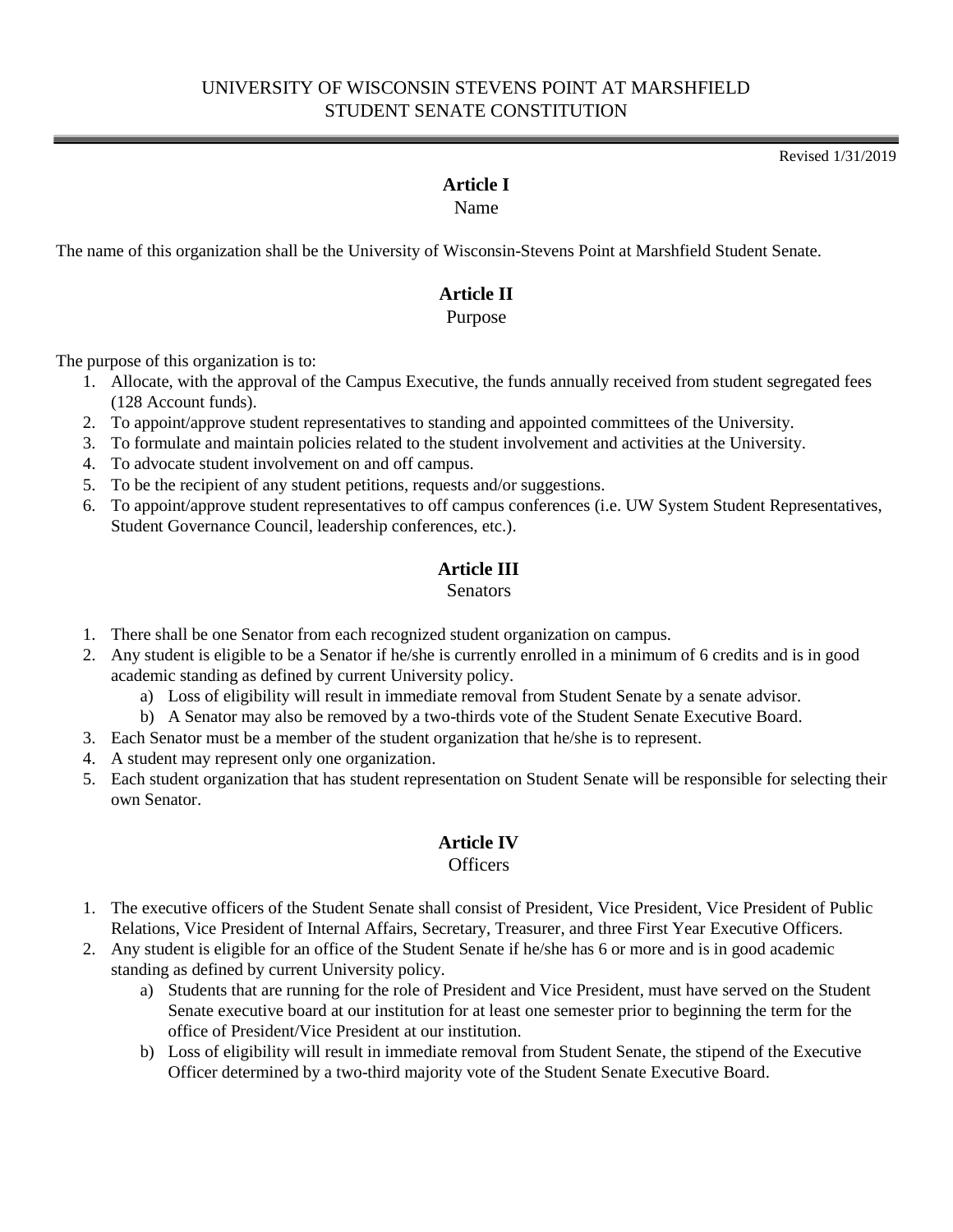- c) Eligibility shall be determined at the time of nomination and after each semester. A student may not be listed on a ballot, elected to a position, appointed to a position, or retain a position in the Student Senate if these eligibility requirements are not met.
- d) An Executive Officer may also be removed by a two-thirds vote of the Student Senate Executive Board.
- 3. Any freshman (30 credits or less) may run for the Student Senate First Year Executive office. This restriction shall only be applied at the time of election. Accumulation of more than 30 credits during the term of office shall not result in a loss of eligibility.
- 4. A student may be nominated for an office of the Student Senate by submitting a petition containing the name of the nominee and the office for which he/she is to run, signed by 30 members of the student body - to the Student Senate Advisor.
- 5. Election of the Student Senate President, Vice President, Vice President of Public Relations, Vice President of Internal Affairs, Secretary, and Treasurer shall be held in the spring of the year prior to occupying office, within four weeks from the last day of classes.
- 6. Election of Student Senate First Year Executive Officers shall be held in the fall of the year of occupying office within four weeks from the first day of classes.
- 7. Term of office of President, Vice President, Vice President of Public Relations, Vice President of Internal Affairs, Secretary, and Treasurer shall be for one full year. There is no restriction on the number of terms that a student may serve as long as eligibility requirements are met.
- 8. Term of office for First Year Executive Officers shall be one academic year. A student may serve a maximum of one term as a First Year Executive Officer, unless appointed to a partial term as their first term.
- 9. If a vacancy occurs in the office of President, the Vice President shall assume the duties of the President and a new Vice President shall be elected by the Student Senate Executive Board. If a vacancy occurs among one of the other Executive Officers (Vice President, Vice President of Public Relations, Vice President of Internal Affairs, Secretary, Treasurer or a First Year Executive Officer) a new officer shall be elected by a two-third vote from the Student Senate Executive Board to fill the remaining portion of that term.

10. The President and Treasurer of the Student Senate may be a member of another organization but may not be a Senator or an officer of any other campus student organization.

## **Article V**

#### The Executive Board

- 1. The Executive Board shall consist of the nine Executive Officers of the Student Senate (President, Vice President, Vice President of Public Relations, Vice President of Internal Affairs, Secretary, Treasurer, and the three First Year Executive Officers) and the Advisors as non-voting members.
- 2. The duties and powers of the Executive Board shall be:
	- a) To serve as an advisory board to the Student Senate.
	- b) To help prepare the agenda for all regular and special meetings of the Student Senate.
	- c) To assist the President in the selection of committee appointments.
	- d) To continuously review and recommend any necessary changes in the Student Senate.
	- e) To vote in the proceedings of closed Senate meetings.

## **Article VI**

#### Interim Committee

- 1. A committee to be known as the Interim Committee shall act as the temporary Student Senate from the end of the spring term until the fall term begins.
- 2. The Interim Committee shall consist of any continuing students who are approved by the Student Senate Executive Board, and the Advisors to the Student Senate who are non-voting members.
- 3. The duties of the Interim Committee shall be: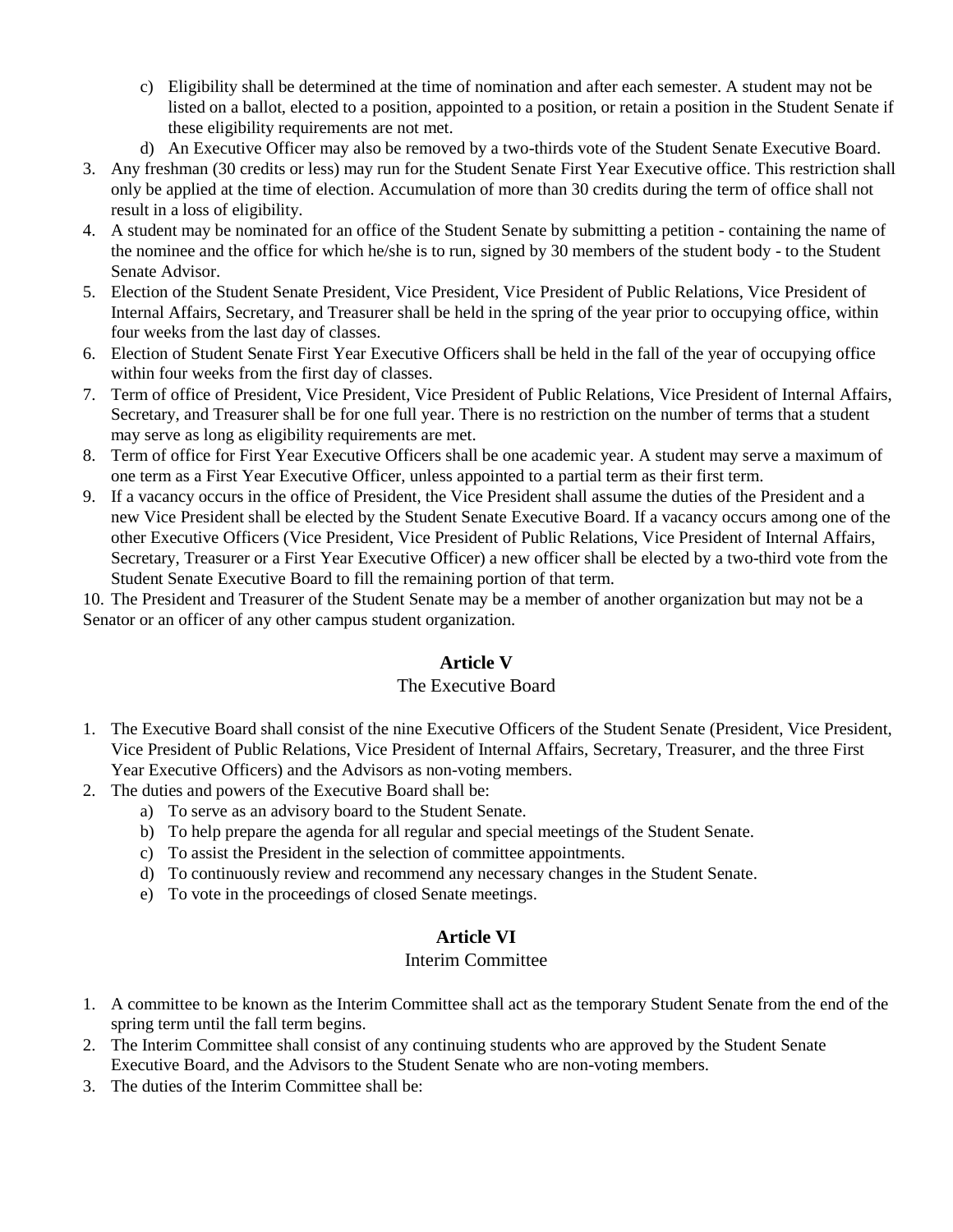a) To conduct first semester elections in accordance with the Student Senate Constitution. y

b) Any other functions necessary.

## **Article VII**

### Standing Committees of the Senate

Charges and Guidelines

### Section 1

### Activities Committee

- 1. The Activities Committee shall consist of the Student Senate Vice President of Public Relations as Chair, the Student Senate Treasurer as Treasurer, a minimum of four appointed Students, and one Advisor who is a nonvoting member. Any student may also be appointed to the Activities Committee if he/she is currently enrolled in a minimum of 6 credits and is in good academic standing as defined by current University policy.
- 2. Any changes to the composition of the Activities Committee shall be made by a two-thirds majority vote of the Student Senate.
- 3. The duties and powers of the Activities Committee are as follows:
	- a) To bear primary responsibility for student life activities on this campus and be responsible for their advertisement.
	- b) To develop and maintain a working relationship with other campus organizations and committees to promote and assist with events.
- 4. The Activities Committee shall meet once a month, or more often as deemed necessary by the Chair.
- 5. Absences by the appointed Senators shall be counted against the Student Senate attendance of the organization that they represent.
- 6. The Chair shall maintain and submit to the Student Senate President a summary of the year's events detailing such things as attendance and the success of each activity.

## **Article VIII**

#### Elections

- 1. All segregated fee paying students enrolled in the University of Wisconsin-Stevens Point at Marshfield shall be eligible to elect the officers.
- 2. These rules shall apply to all Student Senate elections:
	- a) A person may run for only one office at a given time.
	- b) The ballots shall be kept in a locked ballot box.
	- c) The polls will be open for a set time determined by the Election Committee.
	- d) The ballots shall be counted by noon of the day following the last day of balloting by the Election Committee in the presence of a Student Senate Advisor.
	- e) In the event of a tie, a run-off election shall be held as soon as possible in accordance with the previous rules.
	- f) No campaigning shall be allowed within fifty feet of the ballot box.
	- g) Any additional rules deemed necessary may be established by the Election Committee.
- 3. The Election Committee shall be established by the Student Senate.

#### **Article IX**

Procedure in Student Senate Meetings

1. The Parliamentary Authority for the Student Senate shall be "Robert's Rules of Order"--Newly Revised.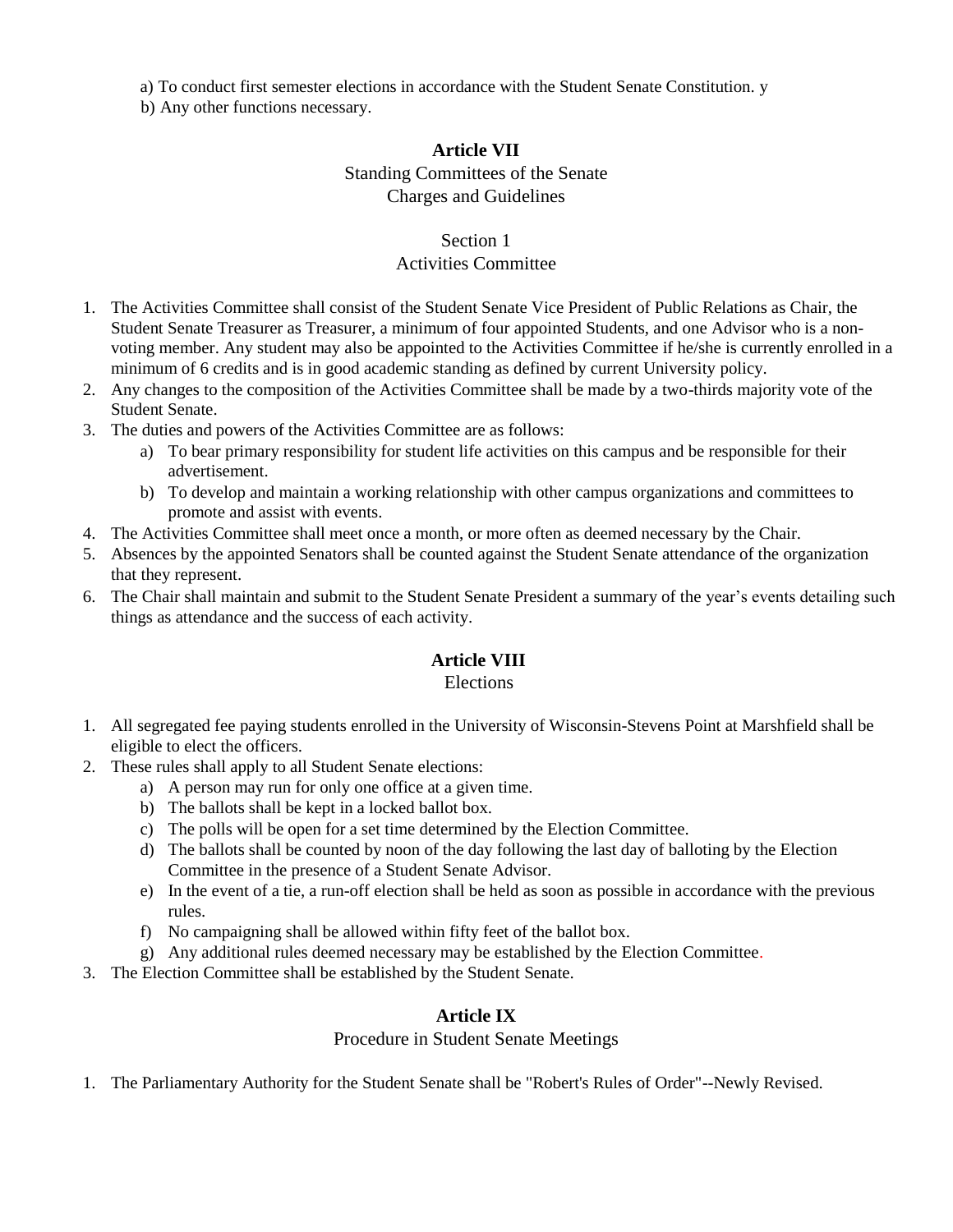- 2. The Student Senate shall hold regular meetings at minimum once every two weeks; every alternate meeting shall be open to the public. Special meetings may be called by the President.
- 3. A quorum shall consist of a two-thirds majority of the Student Senate members.
- 4. All business shall be transacted in the presence of a quorum.
- 5. All are invited to attend the Open Student Senate meetings, and upon recognition by the presiding officer, shall have a voice but no vote in its proceedings.

# **Article X**

### Duties and Powers

The duties and powers of the Student Senate Executive Officers and Senators shall be respected and followed by the Executive Officers and Senators as outlined in the by-laws to the Student Senate Constitution.

# **Article XI**

#### Attendance

- 1. Student Senate Executive Officers:
	- a) Are allowed two (2) unapproved absences from Student Senate/Executive meetings per semester.
		- i. Absences must be approved by the Student Senate President prior to the meeting or after meeting due to extenuating circumstances.
		- ii. Absence of President must be approved by the Advisor.
	- b) In the event of an absence officers are required to submit a written proxy to the President and Vice President.
	- c) Will be removed from office with more than two (2) unapproved absences.
	- d) Vacancies due to removal:
		- i. Vacancies occurring during the term of office shall be open for nominations.
		- ii. New officers shall be selected by a two-third majority vote of the Student Senate.
	- e) Each unapproved absence from meeting or event will result in reduction of stipend by \_\_\_\_\_\_ .
- 2. Senators:
	- a) Senators who exceed two (2) unapproved absences per semester will be removed from Student Senate. i. Absences must be approved by the Student Senate President prior to the meeting.
	- b) The advisor and president/chair of the affected Organization will be notified if their Senator is absent from each Senate/Student Activities Committee meeting.
	- c) An organization or an appointed committee may change their Senator to Student Senate at any time by written notice, but the new Senator will assume the absences of his/her predecessor.
	- d) In the event of an absence Senators are expected to submit a written report to the President and Vice President of Student Senate.
	- e) A reinstatement board will consist of the Vice President, one First Year Executive, one Senator, and one Advisor (non-voting).

## **Article XII**

### Sponsors and Advisors

- 1. The Campus Executive of the University of Wisconsin-Stevens Point at Marshfield shall serve as Honorary Sponsor to the Student Senate and shall have a voice, but no vote in proceedings.
- 2. A faculty or staff member of the University of Wisconsin-Stevens Point at Marshfield, duly appointed by the Campus Executive or an academic staff member from Student Services, shall serve as Advisors to the Student Senate and shall have a voice but no vote in the proceedings.